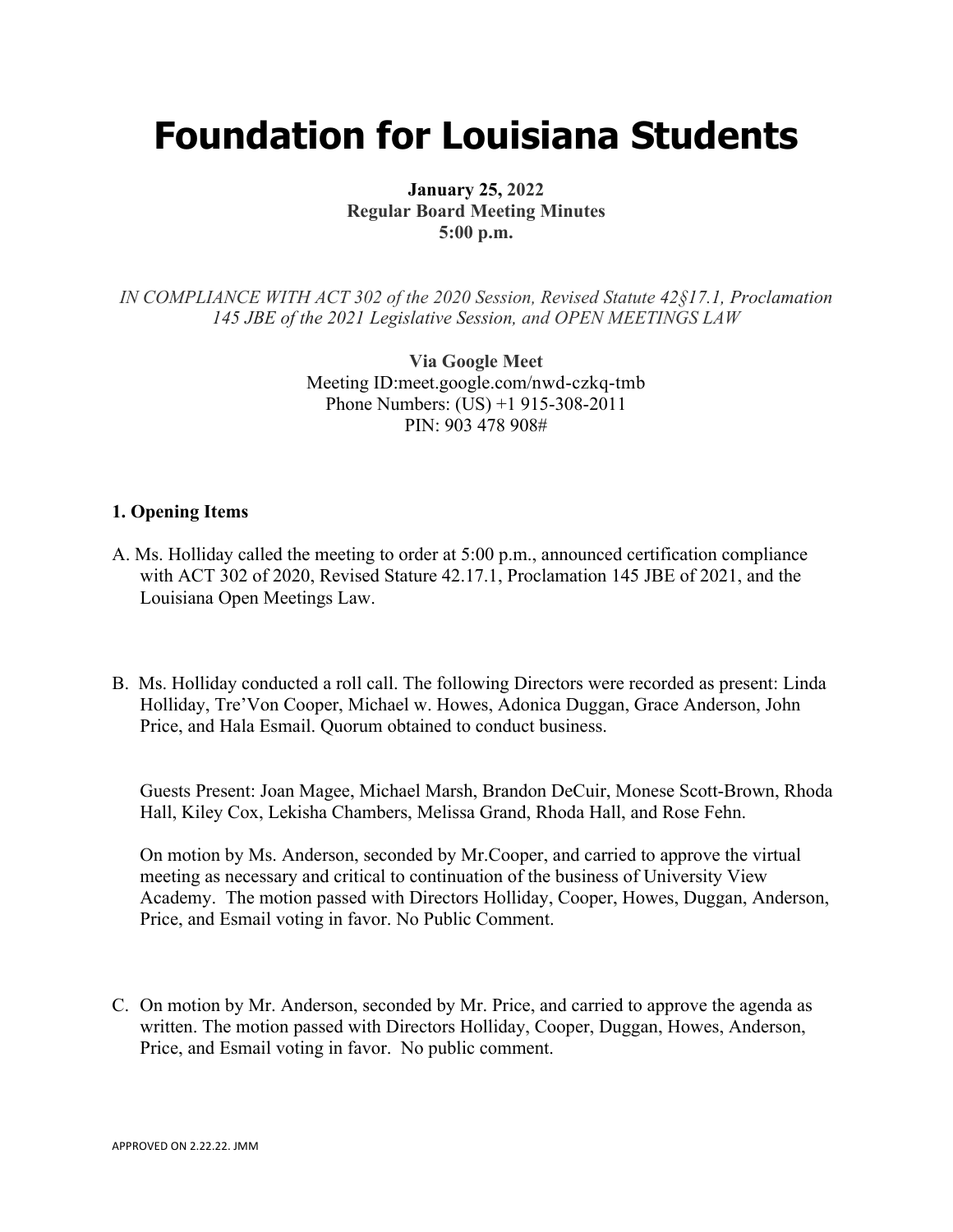## **2. Routine Business**

A. On motion by Mr.Cooper, seconded by Dr. Esmail, and carried to approve the December 14, 2021 Board Meeting minutes. The minutes were approved as presented. The motion passed with Directors Holliday, Cooper Howes, Anderson, Price, and Esmail voting in favor. No public comment.

## **3. Oral Reports**

- A. Ms. Kylie Cox presented the Superintendent Report to include the current enrollment summary, personnel update, events, teacher of the year submissions to LDOE, Dr. Clayton message. No public comment.
- B. Ms. Monese Scott-Brown presented the Financial Report for December 2021 to include the current revenue and expenditures, reimbursements from grant funds received. No public comment.
- C. Ms. Holliday and Ms. Cox presented the Finance Committee Report to include current facilities projects in progress for January and February and projects that are in the planning stages. No public comment.
- D. Ms. Holliday led the discussion on the report from the Facilities Study Group. No public comment.

## **4. New Business**

- A. Ms. Holliday and Melissa Grand led the Discussion/Approval of COVID-19 Quarantine and Isolation Policies to include a summary of the OSHA emergency temporary standard, the US Supreme Court decision to strike down the OSHA emergency temporary standard, OSHA ETS withdrawal, updated employee, and parent/student COVID – 19 Policy. On motion by Mr. Price, seconded by Ms. Anderson, and carried to approve the COVID -19 Quarantine and Isolation Policy. The motion passed with Directors Holliday, Cooper, Duggan, Howes, Anderson, Price, and Esmail voting in favor. No public comment.
- B. Ms. Holliday led the Discussion/Approval of COVID 19 Vaccine Policies. On motion by Ms. Anderson and seconded by Mr. Howes to defer the Discussion/Approval of COVID – 19 Vaccine Policies until the February 2022 meeting. The motion passed with Directors